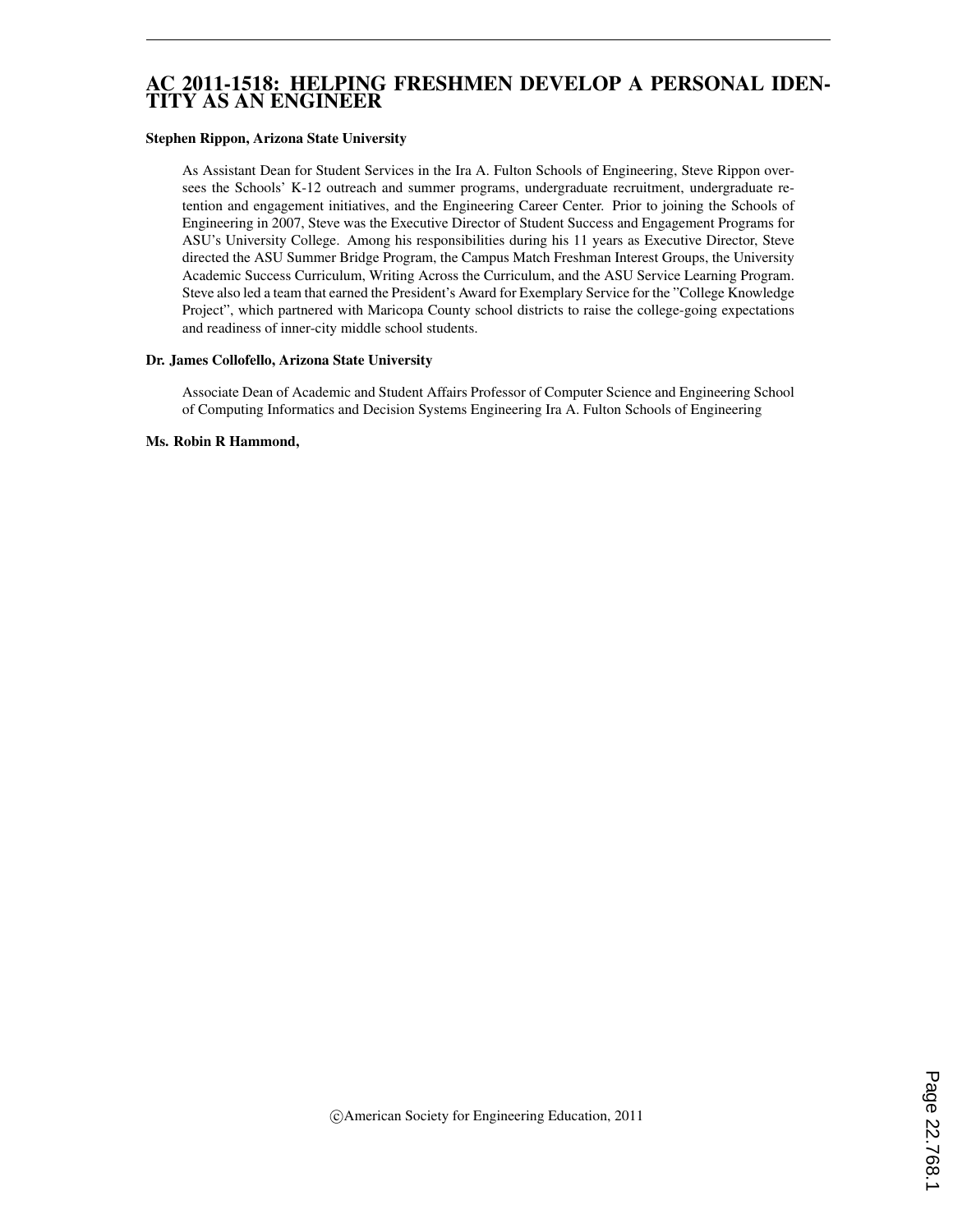# **Helping Freshmen Develop a Personal Identity as an Engineer**

#### **Abstract**

Freshman retention is a top priority in nearly all engineering schools. Increased retention optimizes new-student recruitment dollars, decreases students" time to graduation, impacts school rankings, and helps to meet industry"s increasing demand for engineers. Most researchers and experts in the field agree on a number of basic tenants of retention. Topmost are the tenants of creating community amongst freshmen, bonding freshmen with returning students, creating opportunities for meaningful interaction between freshmen and faculty both in and outside of the classroom, helping freshmen understand and internalize the vision and mission of the school, and helping freshmen develop a personal identity as an Engineer. This paper focuses on the latter.

Most engineering programs incorporate career exploration as one of the topics in the Introduction to Engineering course or a separate course or seminar. This Introduction to Engineering course is typically taught as either a discipline-specific course or as a general course open to all majors. In both cases the content and delivery of the engineering career exploration topic is heavily influenced by the faculty member teaching the class. In the Ira A. Fulton Schools of Engineering at Arizona State University, there are program-specific Introduction to Engineering courses in which discussion of career exploration is inconsistent.

This paper defines the rationale for conducting our Freshman Career Exploration Evening and discusses the desired learning outcomes that governed the design of the event. The paper also details how the Engineering Career Center partnered with Introduction to Engineering faculty to prepare the students through pre-event assignments and post-event self assessment to measure how the industry representatives impacted the students" outlook on their degree choice and the path to their careers. The logistics of the event including strategies for recruiting company participation are also discussed. The paper also analyzes the feedback received from students, faculty, and industry partners and how that feedback informed the lessons learned from this pilot event.

#### **Background**

Educators and industry alike have well documented their concerns about the future of engineering in the United States due to a decline of engineering graduates.<sup>1</sup> Increasing the number of engineering graduates requires both an increase in the number of students choosing to study engineering as well as an increase in engineering student retention. Engineering programs have struggled with retention issues for decades with many programs reporting that 30-40% of students leave engineering after the freshmen year. Numerous studies indicate the many factors that impact retention in engineering, including (specific to this paper) a student"s knowledge of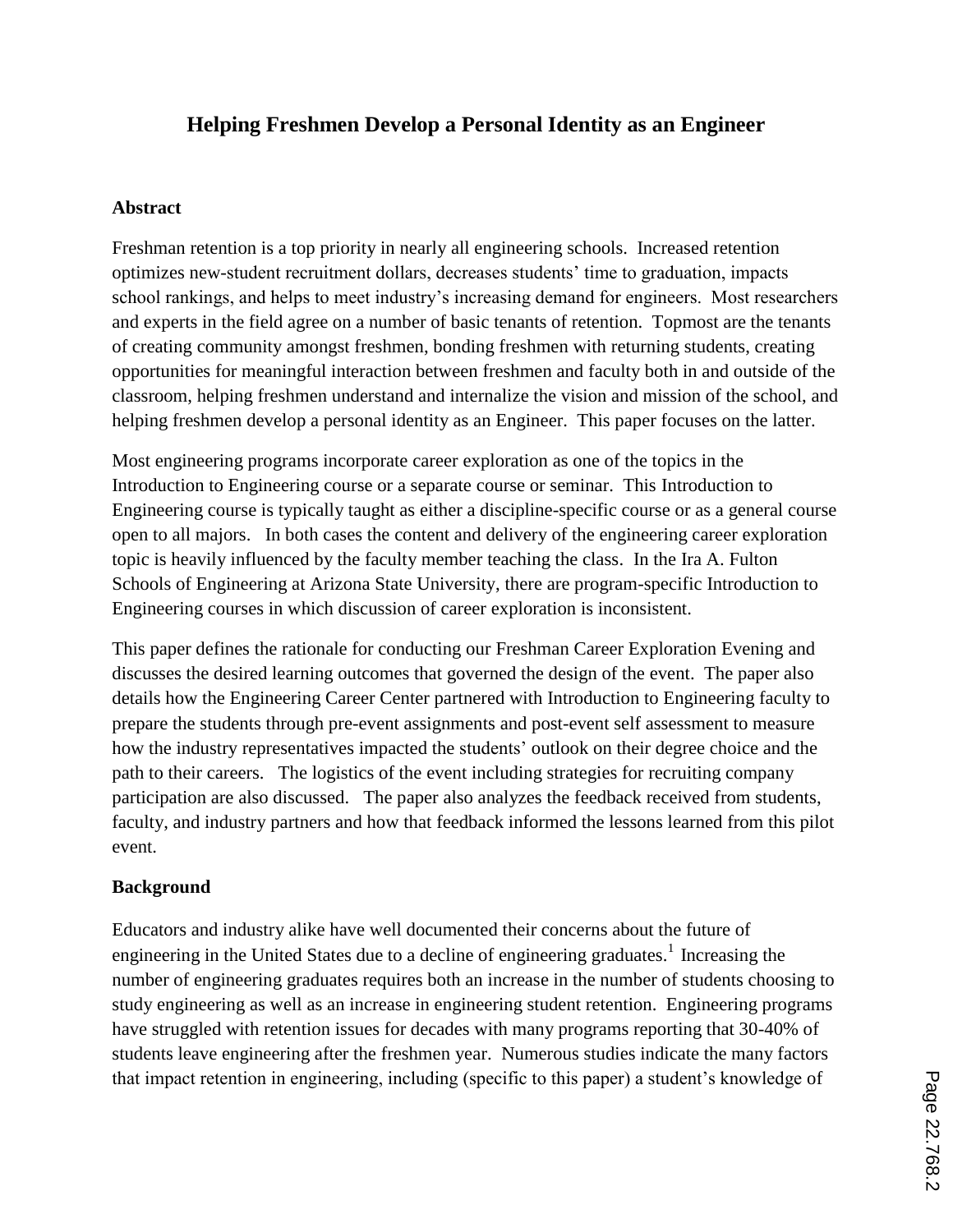engineering careers and her or his ability to understand how the engineering curriculum relates to the skills necessary to be successful as an engineer  $2, 3, 4$ .

Although some universities do not admit students into specific engineering majors until after their freshmen year, the Ira A. Fulton Schools of Engineering admit new freshmen directly into their engineering programs. In this way students immediately begin engaging with faculty in their discipline, and coursework is enriched with discipline-specific content. Although this approach obviously works well for students who are confident in their choice of major, it hinders students who need more exploration of engineering options. To support this need for career exploration there is limited content in our Intro to Engineering Courses. This content, however, is inconsistently delivered by our faculty leaving many students still lacking in their knowledge.

Outside of our Intro to Engineering classes, we have invested in numerous strategies for helping students learn more about engineering in general and the different fields that comprise it. We offer career coaching through our Engineering Career Center. We also provide links to our students to learn more about engineering careers including YouTube links to recent alumni from our programs describing their current work as engineers. The Ira A. Fulton Schools of Engineering have also invested in other programming including:

- Engineering residential community (students live in a residential community for engineering freshmen with engineering programming)
- student organizations (over 40 engineering student organizations are available for new students to participate)
- undergraduate research program (the Ira A. Fulton Schools of Engineering provide funding for students to conduct research with faculty.)
- Engineering service learning (freshman engineering students are invited to join teams of continuing undergraduate students who earn course credit by providing engineering solutions to challenges facing domestic and international not-for-profit agencies)
- freshmen engineering success class (all engineering freshmen take a one credit hour engineering success class taught by an engineering faculty member in class sizes limited to 19)
- E2 Camp (all first-time, fulltime engineering freshmen attend a three-day camp that engages them with faculty and continuing engineering undergraduates)
- numerous school and department-level welcoming and orientation activities

In the fall of 2010, the Ira A. Fulton Schools of Engineering made the commitment to help our freshmen develop a personal identity with their chosen engineering program and/or help them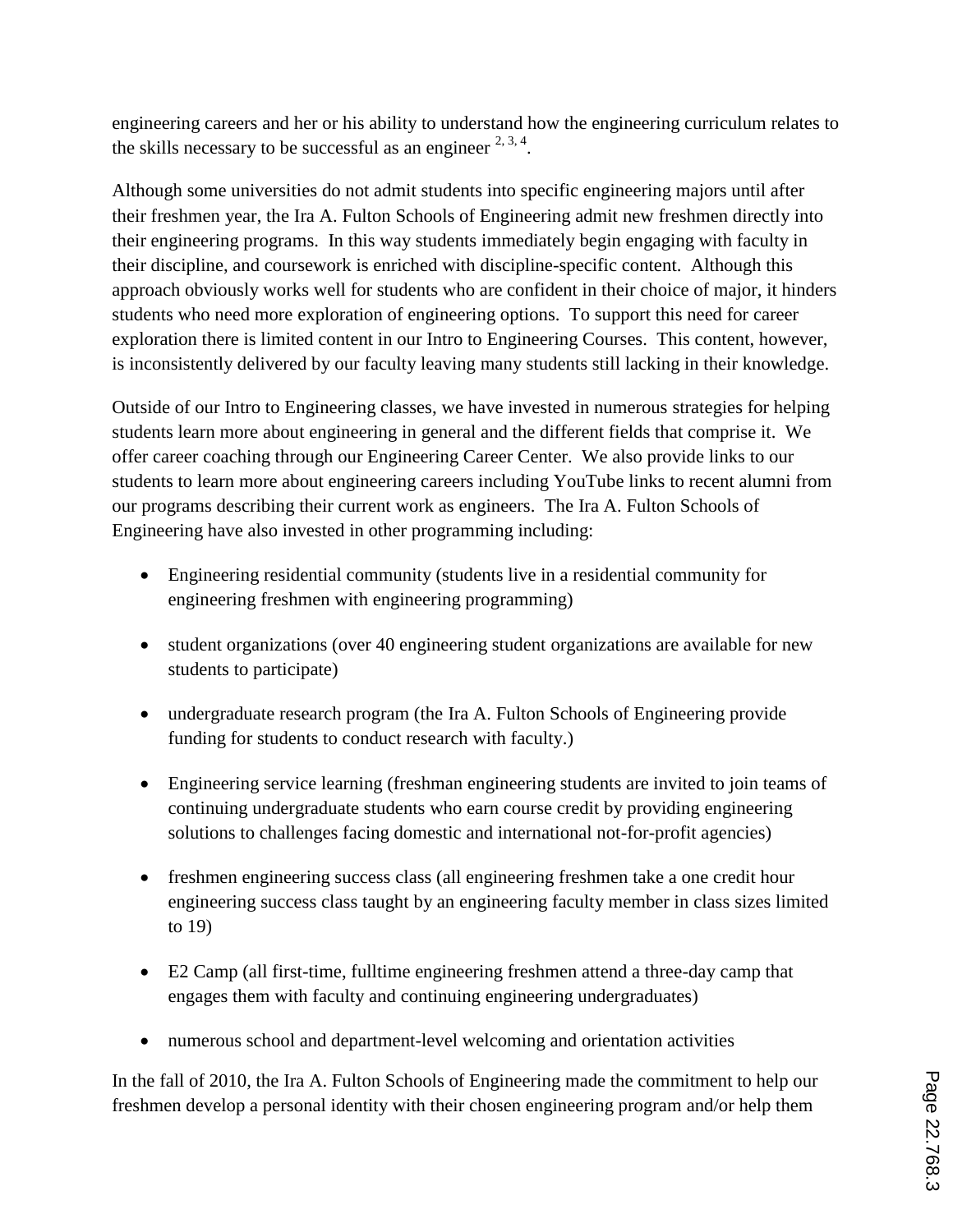explore others. We recognized the need to incorporate not only faculty inputs, but those of career specialists as well. Fortunately, Arizona State University has an Engineering Career Center that is already heavily engaged in career services for our students with very successful career fairs, on-campus recruitment events, and a strong internship program. With the inputs of the Engineering Career Center, we made a strategic decision to engage our freshman students in an Engineering Career Exploration Evening event which introduced our students to industry partners and alumni. The Engineering Career Center invited our 1,100+ engineering freshman to attend the career exploration event to provide context to the entry-level courses in which they were enrolled. In the process of describing the typical daily tasks and functions of engineers in particular fields, over 61 representatives from 35 companies also discussed with the freshman engineering students the importance of laying a sound academic foundation during their first year; the value of global experiences, community service, research, and internships; and the value-added aspects of attending graduate school.

The freshman career exploration event was intended to jump start our students" road to being engineers, to serve as one piece in a continuum of efforts to help our students build an identity as an engineer, and to reinforce the messaging they receive in their entry-level courses.. Based on the premise that "Informed and considered career decisions result in improved matches between people and their work"<sup>5</sup>, we developed the following specific goals for the Engineering Career Exploration Evening.

- 1. Students learn details from industry partners about their chosen field of engineering study as well as others.
- 2. Students learn to prepare for and conduct informal interviews with industry partners.
- 3. Students learn an array of career pathways from industry partners.
- 4. Students gain advice from industry partners regarding building their undergraduate engineering portfolio.
- 5. Students learn from industry partners the skills that are important to an engineer.

Besides the formal outcome intended for our freshmen, the Engineering Career Center utilized the event as a relationship-building opportunity while our industry partners benefited through brand recognition and building relationships with future engineers.

## **Staging the event**

## The venue

In planning the Freshman Career Exploration Evening, the Ira A. Fulton Schools of Engineering Career Center had to consider a venue that would serve up to 1,100 freshman students, as many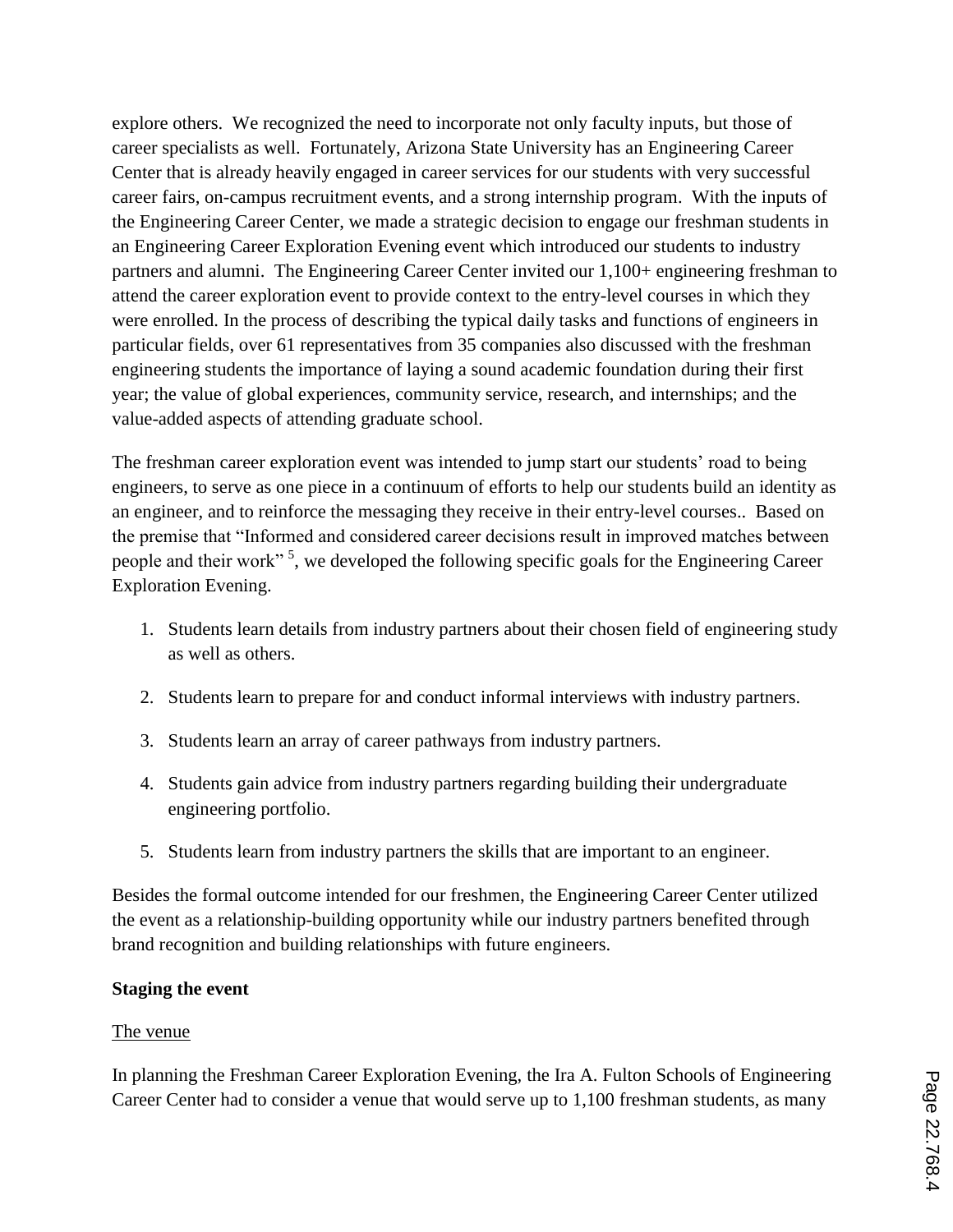as 100 industry representatives, the engineering administrators who were key to drawing industry, and the various faculty who would drop in on the event. In researching appropriate venues, the Career Center found a venue just off-campus and within easy walking distance from the Engineering Residential Community. The venue was a converted theater complex that provided numerous rooms, lobby spaces, and auditoriums. Despite the size of the venue, we knew that the space would be tight, but we felt that it would accommodate our needs.

#### Industry partners

Taking into consideration the desired outcomes of the event, the Career Center planned to have at least three companies representing each of ten different engineering disciplines in order to provide the students with a significant sampling of information about their own chosen field of study as well as others in which they might be interested. Given a short planning timeframe the Engineering Career Center cast a wide net to our local industry partners and was able to recruit the attendance of 35companies who sent a total of 61 representatives to talk with our students. Although we did not achieve an even distribution of representatives from all desired areas of engineering, we did get at least one engineer from each area of study.

The industry partners were informed that they would be staffing tables in a career fair atmosphere in which they would be grouped by the same or similar engineering disciplines.. We also provided the companies with the research questions assigned to students, and our list of goals for the event for them to prepare appropriately and help meet those expectations.

## Guest presenter

The Engineering Career Center also invited motivational speaker, Brett Farmoloe, to provide multiple, 30-minute presentations throughout the three-hour event. The overarching message of the presentation "Pursue the passion: what should I do with my life?" was for the students to follow their passion as they consider their career paths and choices. Mr. Farmoloe had travelled throughout the country surveying individuals regarding their level of job satisfaction and how it related to how well their careers aligned with their passions.

Our students found this portion of the evening particularly beneficial. One student commented that "I liked the presentation a great deal and it made me have to rethink why I want to be an engineer. In rethinking, I found that I am truly passionate about my career choice." Another student commented that "The part that I found most interesting during the Career Night was the presentation in the theater. Hearing about the adventures that the former college student went on made the career of an engineer so much more intriguing."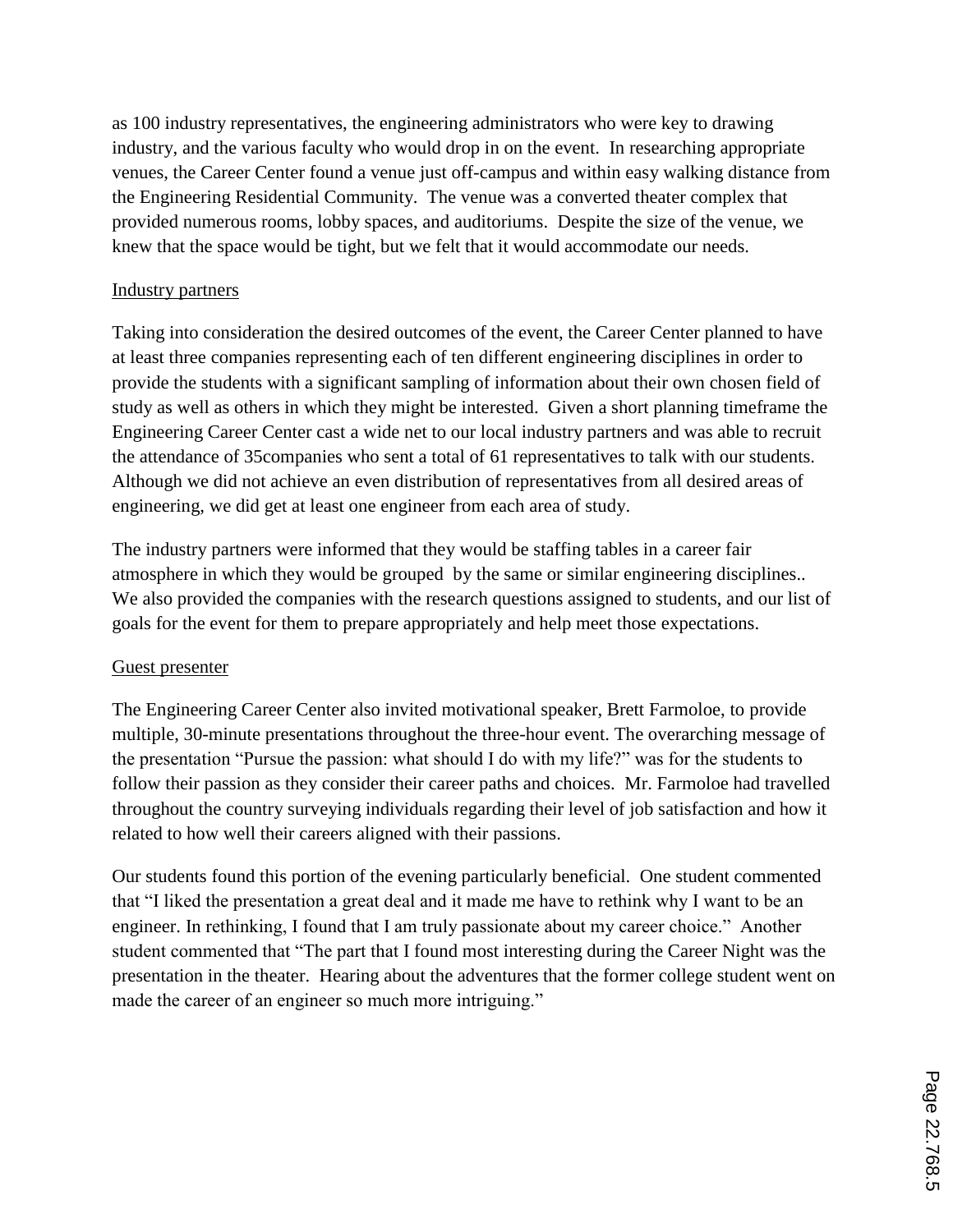## Collaborating with engineering student success courses

ASU"s Ira A. Fulton Schools of Engineering limits the capacity of its engineering student success courses to 19; therefore, we conduct over 60 sections each fall to accommodate the entirety of our entering freshman class. The Engineering Career Center collaborated with the numerous faculty in these courses by providing them with speaking points for announcing the event, informing them of the objectives of the event, suggesting that the faculty assist the students in preparing for the event by developing lists of questions the students might ask of the industry representatives, and providing the faculty with sample debriefing questions.

A number of the faculty chose to simply announce the event to their classes, letting their students know that it was an option for them to earn extra credit or simply an opportunity to add to their knowledge of engineering fields. The greater number of faculty, however, chose to make the event and the response paper a class assignment that was a portion of the students' final grade in the course.

Many of these faculty forwarded copies of the students' responses, or a compilation of the students' comments in their papers, to the Engineering Career Center so the students' input could be used to help formulate future events.

For our pilot Freshman Career Exploration Evening, we were pleased with the turnout of more than 610 engineering freshmen which was a good compromise between our two fears: that very few students would attend or that all 1,137 of our freshmen would show and overwhelm both our facility and our industry partners.

# **Meeting our goals**

Although we did not formally survey our students regarding their level of satisfaction and impact, and we did not administer a pre and post survey to measure the students' gain from the event, the students' two-to-three page responses provided the Engineering Career Center with meaningful indications that we met our primary goals.

# Goal 1: Students learn details from industry partners about their chosen field of engineering study as well as others.

The students' remarks in their responses to the event showed overwhelmingly that the industry representatives provided significant information that allowed the students to learn more about their chosen fields of study. The following comments are indicative of the responses we received.

"Many of the engineers I spoke to indicated that transportation engineers work in teams and that if I enjoy working with others to design solutions to everyday problems, I would enjoy being a transportation engineer."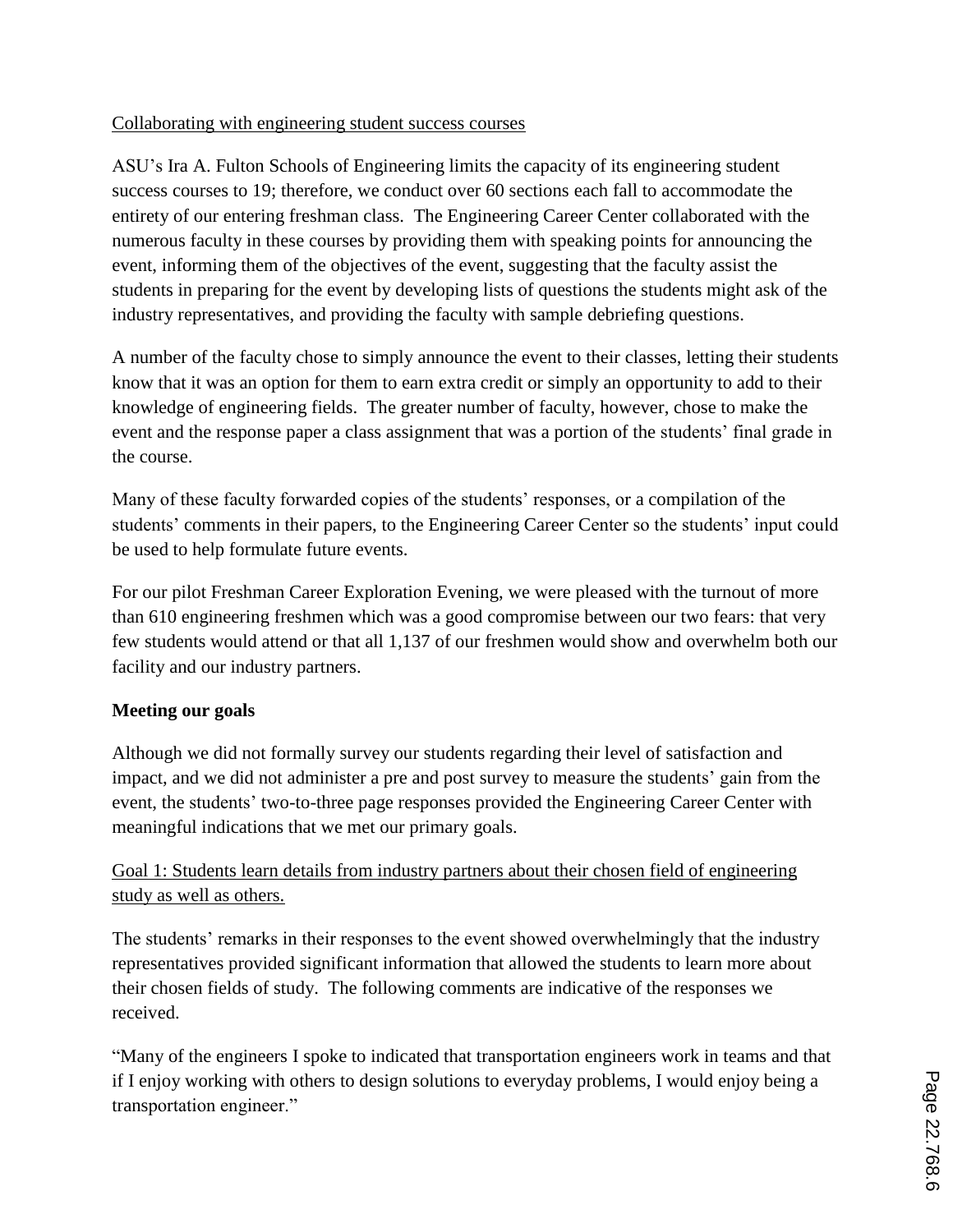"The most surprising thing I found out last night was that I might not want to be a Mechanical Engineer. After talking to the Mechanical Engineer, I am not as sure that I want to do that in life. The biomedical engineer was very interesting to me. I am looking into it so I can take according classes."

"The most surprising information I received was [that] it is possible for an Engineer to own their own business."

"I have become more sure than ever in my choice of careers."

# Goal 2: Students learn to prepare for and conduct informal interviews with industry partners.

One of our desired outcomes was to teach our students how to prepare for informal interviews with industry representatives. Through the preparation suggestions that the Engineering Career Center provided to the faculty, our freshmen learned how to prepare questions for the representatives that would lead the students to achieving their desired outcome. The responses below represent the common theme that echoed throughout the students' response papers.

"I had never really thought about what questions I might ask an engineer if I had the chance. Preparing to talk with the engineers last night made me think hard about what I didn"t know about the job of electrical engineering."

"My mom and dad are both engineers so I thought I didn"t have to do much preparation for the career thing. Although I was able to come up with questions on the spot. I wish I had done a better job of preaparing (sic)."

## Goal 3: Students learn an array of career pathways from industry partners.

We also wanted our engineering students to hear from industry representatives the path they took to becoming engineers. Given the diversity amongst our large freshman engineering class, we believe it is important for them to see the diversity in the engineering workforce and to hear the diverse stories of how those engineers had made their career choices and the paths that brought them to becoming engineers. From the comments of our students, it is obvious that they were impressed with the differing paths they heard about during the event. The students' comments below represent the diversity that the students heard that night.

"(The representative) told me that he had been a doctor for more than twenty years when he decided to take engineering classes that would help understand and improve prosthetics."

"He had flunked out of college when he was twenty and went to work on a construction crew. When he was twenty-four he went back to school to become a construction engineer and is now a project manager."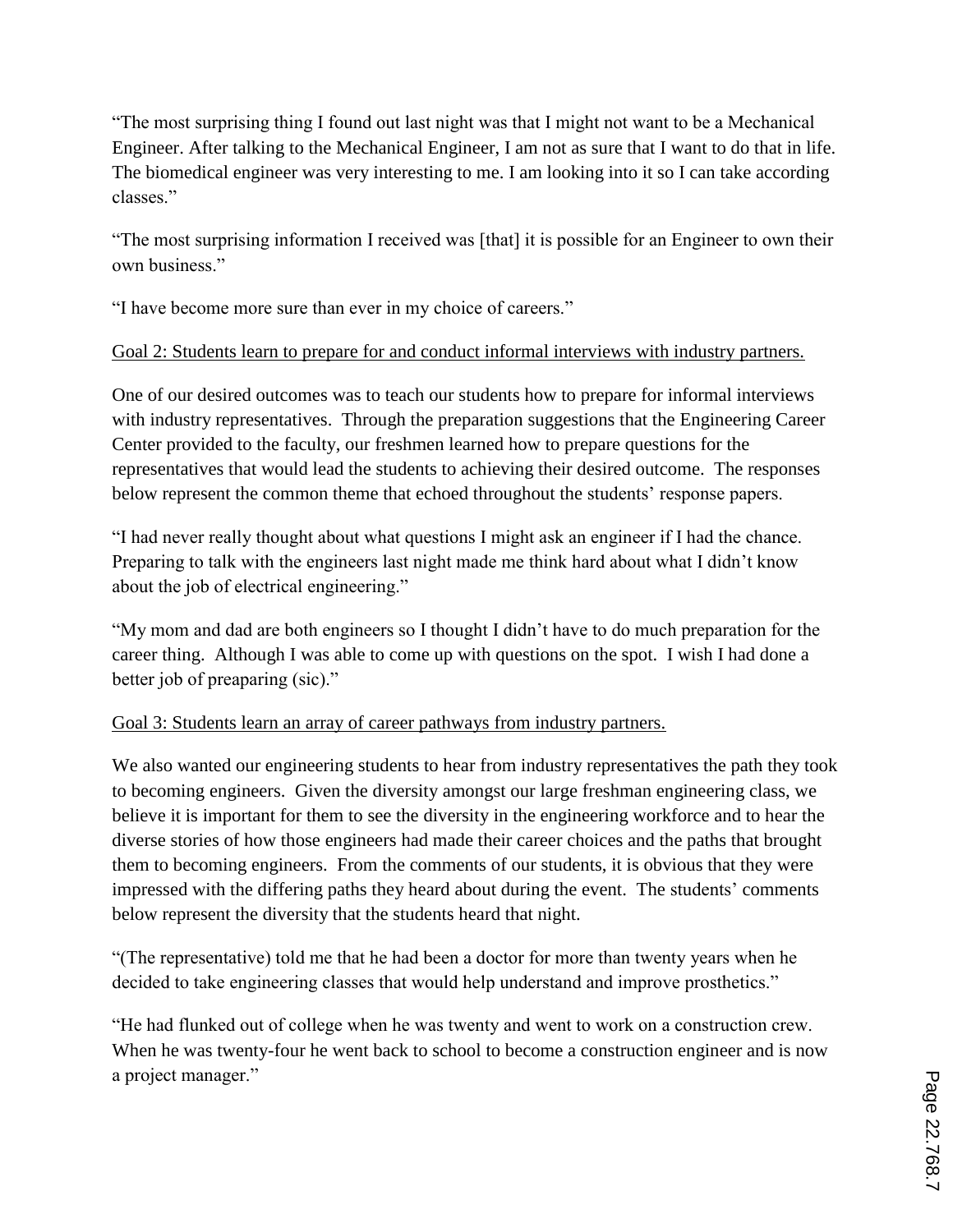"She told me about the poverty she lived in in Nogales, Arizona and about her math teacher who always told her she had a gift that would take her to special places."

# Goal 4: Students gain advice from industry partners regarding building their undergraduate engineering portfolio.

Another of our desired outcome was for our students to learn from industry representatives the experiences they should gain as undergraduates in order to enhance their portfolios, above and beyond the academic skills, in order to gain fulfilling employment when they graduate. The students were not surprised to hear that gaining engineering experience as an undergraduate was one of the most important additions they could make to their portfolios.

"The man from Boeing kept coming back to the importance of getting experience either through internships or competitive student organizations."

"She said to join a student organization that focuses on doing the type of engineering you want to do."

"Some of the engineers told me to get involved in community service. They said that employers are always looking for students who have given back."

"Internships, internships, internships. Everyone I talked to said that internships are important because companies want to hire someone who has on the job experience."

"What I found most interesting about career night was that all of those people there representing the companies they worked for were there to help promote the fact that they want students to apply for internships".

# Goal 5: Students learn from industry partners the skills that are important to an engineer.

Yet another of our goals was for our students to learn from current engineers what tools and skills are important for them to gain as undergraduates in order to broaden their career perspectives. ASU"s Ira A. Fulton Schools of Engineering focuses on the attributes of the Engineer of 2020. We were very pleased to see from our students' comments that the industry representatives found those skills to be essential to the making of a complete engineer.

"She told me that good writing is essential. Good writing and good communication. Good writing can determine whether your company makes or loses millions of dollars."

"Multiple engineers at the fair placed high importance on becoming skilled in managing and budgeting funds for their projects."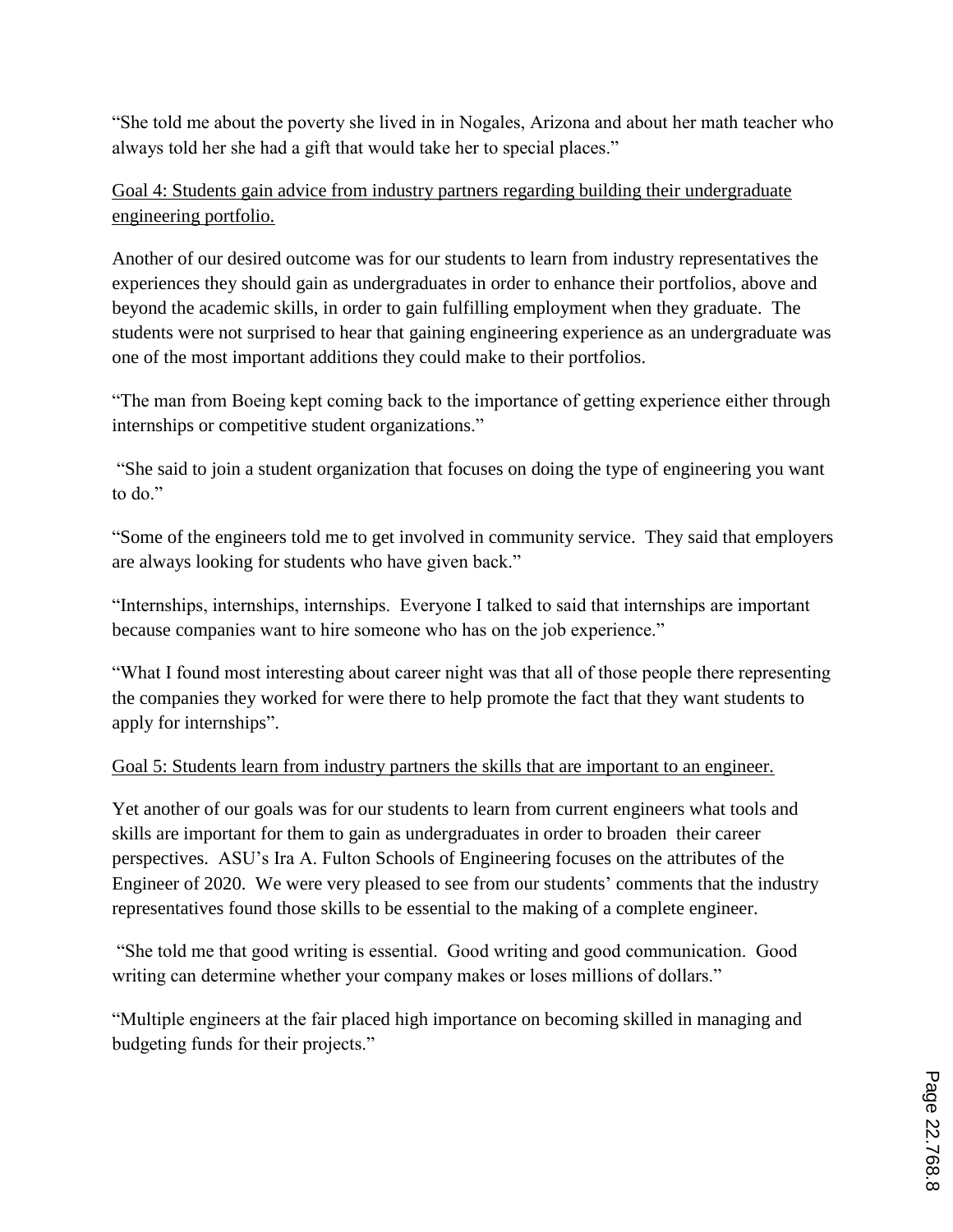"The two engineers told me that it is important to have experience working in teams made up of different disciples. They said that 90% of the work engineers do is done in teams."

"I heard from many of the representatives that it is important to get some type of global experience. It could be by working with students from different cultures or studying abroad."

""Learn the software." The guy kept saying to me, "learn the software.""

""Be an entrepreneur. Think like an entrepreneur, act like an entrepreneur, be an entrepreneur.""

## Other outcome

Students also commented on other outcome. Below are examples of a few.

"I learned in orientation that only 19% of engineering students are female. This concerned me because I wondered how I would be perceived and accepted in the workforce. During the career night, I was able to talk with female engineers and learned that women are highly valued in the engineering workplace."

"Career Night was a very big highlight of my fourth week of attending school here at Arizona State University. Not only was I able to see what types of projects certain companies were working on, but I was able to talk to some of the individuals representing those companies about the type of work they did, their skills, and their career path from college to the present."

"I think the most interesting part of the night was to see all of the different people from all of the engineering fields. Talking to them made me believe that I could get through this and eventually go into a career field that I will love".

"I learned that the community and private sector will always need productive and successful engineers in order to keep society functioning in a positive way."

## **Lessons learned**

Given that the Freshman Career Exploration Evening was a pilot event and that the Engineering Career Center had little more than a month to plan and execute the event, there have been many lessons learned. Feedback from students, faculty, industry representatives, and school administration has greatly informed our planning for next year's event.

The lessons learned involve the following.

- The appropriateness of the venue
- Consistency of industry representation
- The value of the guest speaker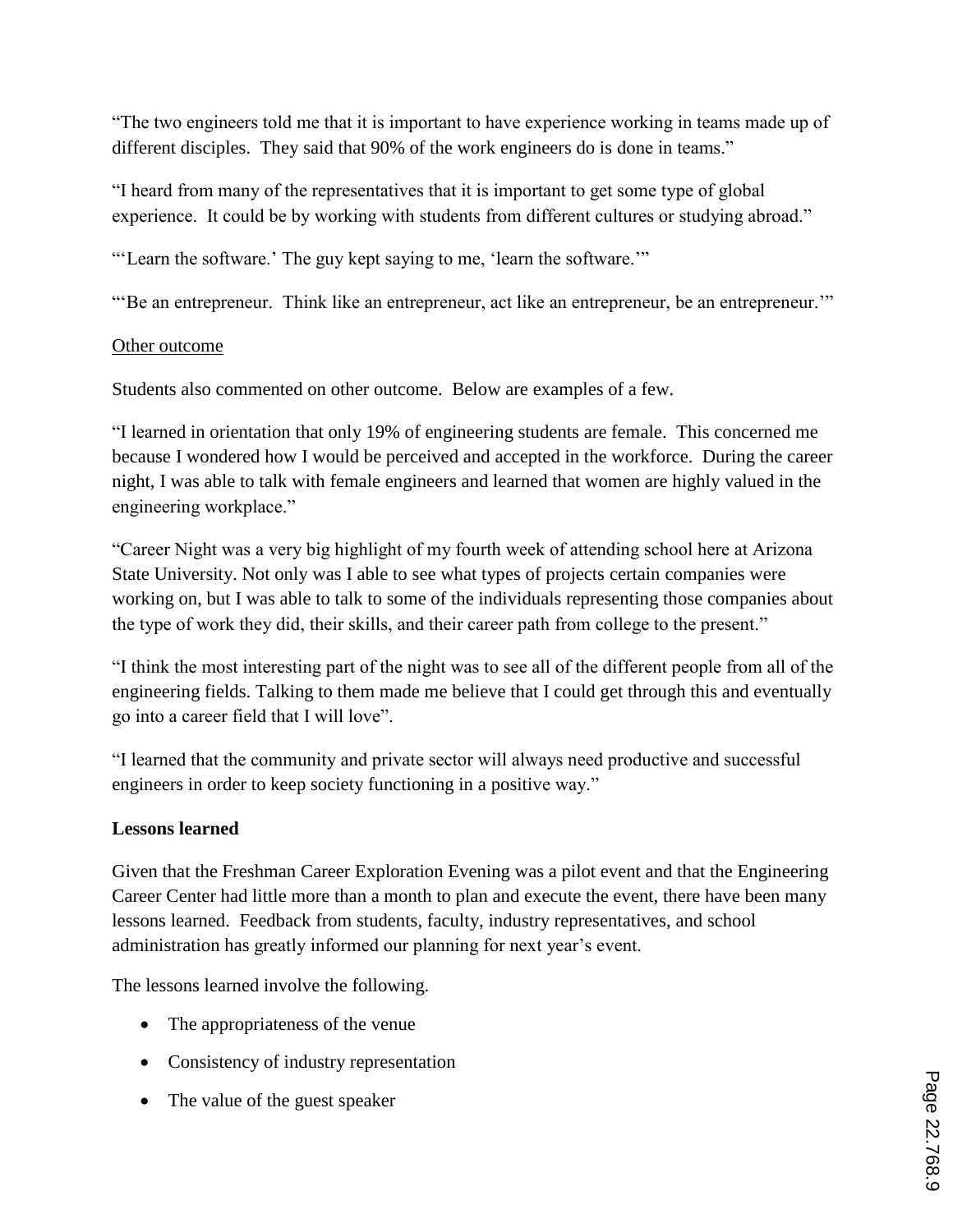- Setting the engineering context
- Collaboration with the engineering student success courses
- Improving assessment

#### Venue

The most common complaint about the Freshman Career Exploration Evening was that the space was too crowded for the number of students and industry representatives. For the fall of 2011, the Engineering Career Center has already reserved space in the Memorial Union which will provide nearly double the area that we had last fall and will provide even easier access for both students and industry representatives.

#### More consistent industry representation across all academic programs

Another drawback to the 2010 event was the fact that, though we had an appropriate number of companies and at least one representative of each engineering academic area, it would have been ideal to have numerous companies representing each area so the students had a much broader picture of each of those fields. With the dates and venue already set for the fall 2011 event, the Engineering Career Center has started the process of recruiting appropriate industry partners to help engage our next group of incoming freshmen.

## Guest speaker

Even though Brett Farmoloe"s presentation on pursuing your passion was well received, our faculty and administration have suggested that it might be more meaningful to invite an engineering luminary who can more directly address the aspirations of our young engineering students. The Engineering Career Center is currently examining the possibilities of inviting an engineering alumnus and superstar for our 2011 event.

## Highlighting major engineering achievements

We have also received feedback from faculty and industry partners that it would be impactful to set the engineering context by highlight engineering achievements and products in all of the engineering fields so our students are engaged and excited about their chosen field of study by seeing and discussing the end product of the industry's efforts.

## Collaborating with engineering success courses

In reflecting on the Freshman Career Exploration Evening, it occurs to us that the event seems to have taken place in a vacuum with little actual and deliberate ties to other experiences that our engineering freshmen encounter. With this in mind, the Engineering Career Center is developing a multifaceted freshman career exploration curriculum that will be plugged into the engineering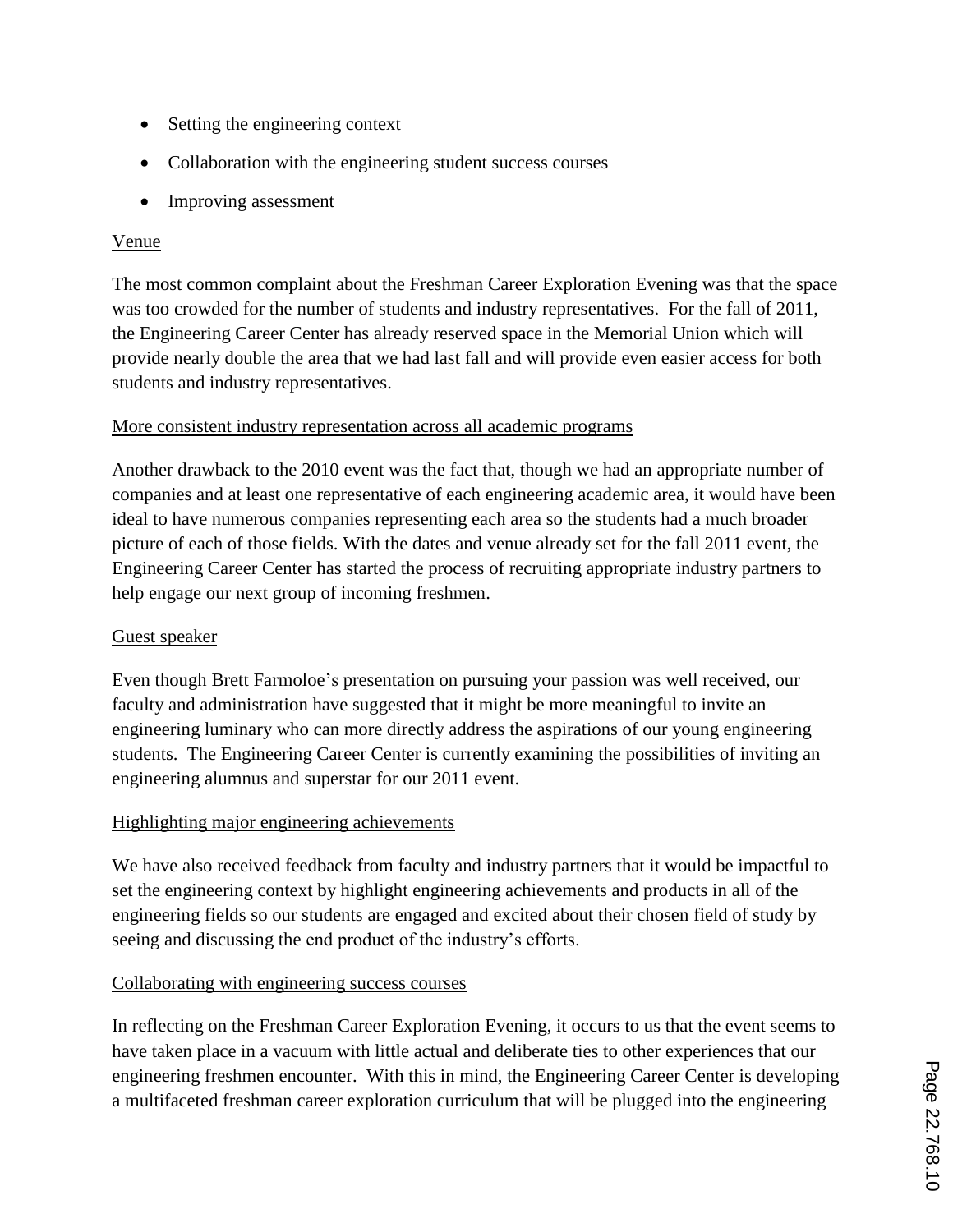success courses starting the fall of 2011. The Freshman Career Exploration Evening will be simply one facet of that exploration curriculum. The exploration curriculum will then be assumed seamlessly into our overall undergraduate career development plan. Understanding that the engineering faculty teaching the success courses are not career development experts, the career exploration curriculum will incorporate online components as well as face-to-face components in the classroom that will be lead by our career center staff and our trained career peer coaches.

#### Assessment

We believe that our greatest shortcoming throughout the process of staging the Freshman Career Evening was our lack of formal assessment. For the event next fall, we will include as part of the career exploration curriculum a pre and post student assessment to easily determine any change in or confirmation of the students" perceptions of their chosen field of study. We will also administer simple Likert scale surveys to provide a more convenient means to assess student, industry, and faculty satisfaction levels with all aspects of the event. Given the research on the benefits of having students grapple with an experience enough to put the experience into writing, we will still ask students to compose a response paper as part of their career exploration curriculum.

Key to the assessment and evaluation process, we will better define and develop our desired outcomes develop appropriate means for assessing those. The ultimate outcome, however, is student retention in engineering. Future assessment will also measure retention, persistence, and progress to graduation—inspecting how the Freshman Engineering Career Exploration Evening will have played a role.

#### **Conclusion**

The primary thrust behind the Freshman Career Exploration Evening, and now the freshman exploration curriculum of which the Evening is one of several facets, is to help our freshmen develop a personal identity as an engineer. R.C. Chope, noted career development psychologist, indicates that "By providing opportunities which help engineering students promote exploration of who they are and what they aspire to become, students start to take significant steps in developing their career identity"<sup>6</sup>.

Granted, an engineer's identity is more than what he or she does as an occupation. To fully develop that identity also involves inspecting such aspects of one's inner motivations as a problem solver, an instrument of change, an inventor, a humanitarian, a global agent, and as a creative spirit. Yet, freshman engineering students exploring career possibilities and learning about the daily tasks involved in the various disciplines of engineering directly from current engineers provides them the context in which to inspect those deeper aspects of their own career identity.